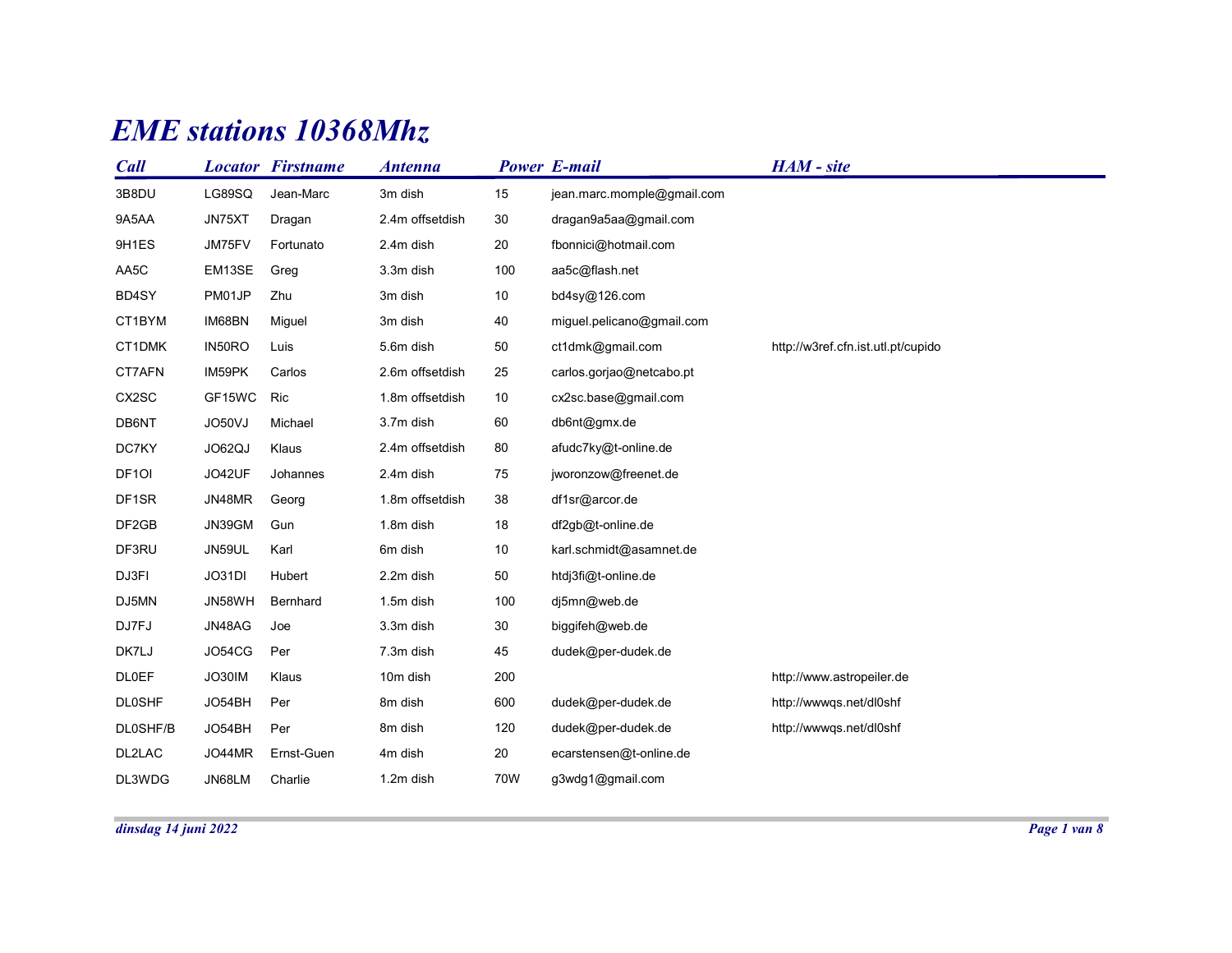| Call              |                      | <b>Locator Firstname</b> | <b>Antenna</b>   |             | <b>Power E-mail</b>                 | HAM - site                               |  |
|-------------------|----------------------|--------------------------|------------------|-------------|-------------------------------------|------------------------------------------|--|
| DL4DTU            | JO60TR               | Nobert                   | 2.4m offset      | $50\,$      | dl4dtu@gmx.net                      |                                          |  |
| DL4KGC            | JN68LM               | Petra                    | 3.3m dish        | 45          | g4kgc1@gmail.com                    |                                          |  |
| DL6ABC            | JO62OM               | Matthias                 | 1.8m offset dish | 75          | mk.schubert@arcor.de                |                                          |  |
| DL7NN             | JO60IS               | Albrecht                 |                  | $\mathbf 0$ |                                     |                                          |  |
| DL7YC             | JO62PK               | Manfred                  | 2.4m dish        | 90          | ploetz@snafu.de                     |                                          |  |
| EA3HMJ            | JN11AN               | Jose                     | 1.8m dish        | 60          | ea3hmj@gmail.com                    |                                          |  |
| EA3XU             | JN11CK               | Benjamin                 | 1.5m offsetdish  | 17          | bpaloma@telefonica.net              |                                          |  |
| EB3FRN            | JN01MC               | Iban                     | 2.5m offsetdish  | 40          | icardona@gmail.com                  |                                          |  |
| ES5PC             | KO38HJ               | Viljo                    | 4.5m dish        | 20          | viljo@comnet.se                     |                                          |  |
| F1PYR             | JN19DA               | Andre                    | 3.5m dish        | $30\,$      | andre.esnault@infodip.com;andre_f1p |                                          |  |
| F <sub>2</sub> CT | IN93GJ               | Guy                      | 3.7m dish        | 60          | f2ct@wanadoo.fr                     |                                          |  |
| F4VTA             | JN39QC               | Kris                     | 3m dish          | $35\,$      | kmabock@gmail.com                   |                                          |  |
| F5HRY             | JN18EQ               | Herve                    | 1.8m dish        | 28          | f5hry@wanadoo.fr                    |                                          |  |
| F5IGK             | JN09NJ               | Alain                    | 2.4m offsetdish  | 26          | f5igk@free.fr                       |                                          |  |
| F5JTA             | IN87XE               | Guy                      | 3.5m dish        | $20\,$      | guy.delouard@wanadoo.fr             |                                          |  |
| F5JWF             | JN26WE               | Philippe                 | 3.7m dish        | 45          | f5jwf@wanadoo.fr                    | http://f5jwf.free.fr                     |  |
| F5VKQ             | JN39QC               | Hermann                  | 3.2m dish        | $35\,$      | radio.dc9up@gmail.com               |                                          |  |
| F6BKB             | JN02WV               | Rene                     | 3.3m dish        | $30\,$      | renebouissiere@sfr.fr               |                                          |  |
| F6DRO             | JN03SM               | Dominique                | 1.2m dish        | 45          | f6dro@wnandoo.fr                    |                                          |  |
| G0OLX             | JO01JK               | Denis                    | 1.2m dish        | 15          | stantondenis@gmail.com              |                                          |  |
| G1IKV             | JO00GV               | <b>Brian</b>             | 1.6m offsetdish  | 10          | briandesign@gofast.co.uk            |                                          |  |
| G2DP              | IO93ER               | Doug G4DZU               | 2.4m offsetdish  | 25          | doug.parker@btinternet.com          | http://www.doug.parker.btinternet.co.uk  |  |
| G3LTF             | IO91GG               | Peter K.                 | 2.4m dish        | $\mathbf 0$ | g3ltf@btinternet.com                |                                          |  |
| G4BAO             | JO02CG               | John                     | 1.2m offsetdish  | 25          | john@g4bao.com                      | http://www.g4bao.com                     |  |
| G4DDK             | JO02PA               | Sam                      | 2.3m dish        | 12          | jewell@btinternet.com               | http://www.btinternet.com/~jewell        |  |
| G4DGU             | <b>IO70</b>          | Chris                    | 1.3m dish        | 45          | Chris@chris-bartram.co.uk           | http://wwwchristopherbartramrfdesign.com |  |
|                   | dinsdag 14 juni 2022 |                          |                  |             |                                     |                                          |  |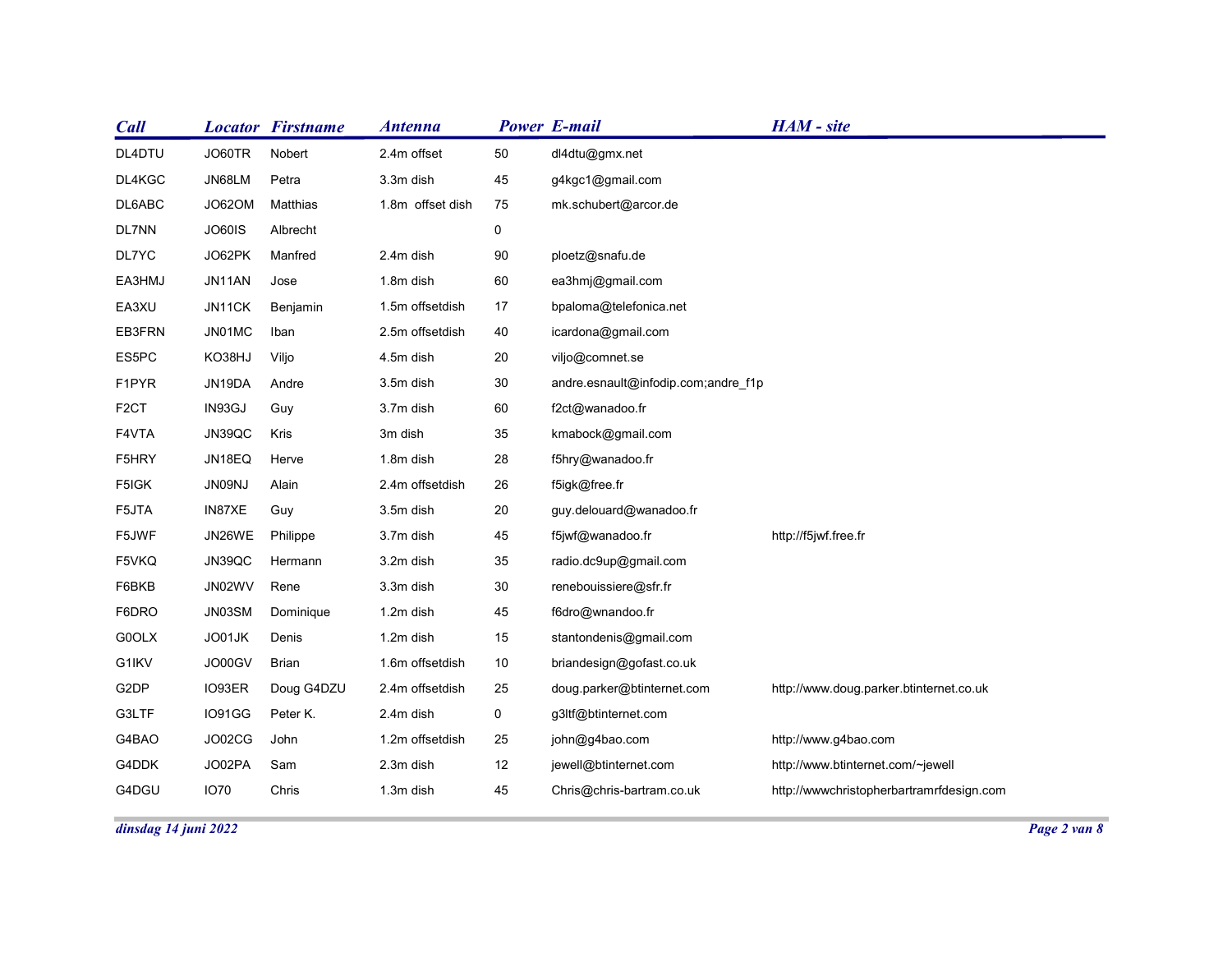| <b>Call</b>          |               | <b>Locator Firstname</b> | <b>Antenna</b>   |        | <b>Power E-mail</b>                                                    | HAM - site                              |              |
|----------------------|---------------|--------------------------|------------------|--------|------------------------------------------------------------------------|-----------------------------------------|--------------|
| G4DZU                | IO93ER        | Doug                     | 2.4m offsetdish  | 25     | doug.parker@btinternet.com                                             | http://www.doug.parker.btinternet.co.uk |              |
| G4LDR                | IO91EC        | Neil                     | 3.0m dish        | 0      | g4ldr@btinternet.com                                                   |                                         |              |
| G4NNS                | IO91FF        | <b>Brian</b>             | 3.7m dish        | 9      | brian-coleman@tiscali.co.uk                                            | http://myweb.tiscali.co.uk/g4nns        |              |
| G4RFR                | IO90AS        | John                     | 3.4m dish        | 150    | john.g0api@gmail.com                                                   |                                         |              |
| G4YTL                | IO92MB        | David                    | 1.8m dish        | 20     | g4ytl@aol.com                                                          |                                         |              |
| GB2FRA               | IO90AS        | John                     | 3.4m dish        | 150    | john.g0api@gmail.com                                                   |                                         |              |
| GM4ISM               | IO85AR        | Mark                     | 2.4m dish        | 50     | gm4ism@blueyonder.co.uk                                                | http://wwwdc2light.co.uk                |              |
| HB9BBD               | JN47EI        | Dominique                | 1.8m dish offset | 230    | dfaessler@bluewin.ch                                                   | http://www.hb9bbd.ch                    |              |
| HB9BHU               | JN37XG        | Friedrich                | 3.7m dish        | 40     | fschuetz@starnet.ch;hb9bhu@qsl.net                                     |                                         |              |
| HB9DUK               | JN46DX        | Volkmar                  | 1.8m offsetdish  | 80     | vschald@bluewin.ch                                                     |                                         |              |
| HB9Q                 | JN47CG        | Daniel A.                | 10m dish         | 60     | dan@hb9q.ch                                                            | http://www.hb9q.com                     |              |
| HB9SV                | JN45LV        | Enrico                   | 3m dish          | 55     | ik2mmb@email.it,dario296@virgilio.it http://iw2fzr.no-ip.com/hb9sv.htm |                                         |              |
| 14BER                | <b>JN54IG</b> | Goliardo                 | 3m dish          | 50     | tomasset@ira.inaf.it                                                   |                                         |              |
| I4TTZ                | JN54KH        | Angelo                   | 1.2m dish        | 13     | angelo.tamatozzi@alice.it                                              |                                         |              |
| I5PPE                | JN53NS        | Pietro                   | 3m dish          | $35\,$ | icinqueppe@supereva.it                                                 |                                         |              |
| <b>IK0EQJ</b>        | JN51FO        | Gennaro                  | 1.2m dish        | 15     | ik0eqj@gmail.com                                                       |                                         |              |
| <b>IK0HWJ</b>        | JN61HM        | Gino                     | 1.8m offsetdish  | 100    | ik0hwj@tin.it                                                          |                                         |              |
| IK2MMB               | JN45PQ        | Sergio                   | 3.5m dish        | 27     | ik2mmb@email.it                                                        | http://www.crbr.it                      |              |
| IK2RTI               | JN55AD        | Gianfranco               | 2.7m offsetdish  | 60     | gianfranco.carubelli@alice.it                                          |                                         |              |
| IK5WJD               | JN53PS        | Alex                     | 3m dish          | $30\,$ | guisti.aless@tiscali.it                                                |                                         |              |
| IK6CAK               | JN72DJ        | Mauro                    | 1.5m dish        | 40     | ik6cak@gmail.com                                                       |                                         |              |
| <b>IK7UXW</b>        | JN80XP        | Paolo                    | 1.2m offsetdish  | 10     | pristipino@gmail.com                                                   |                                         |              |
| IQ4DF                | JN54VJ        | Vico                     | 7m dish          | 200    | iq4df@crbr.it                                                          |                                         |              |
| <b>IU0BTM</b>        | JN61GW        | Francesco                | 1.8m dish        | 18     | iu0btm.francesco@gmail.com                                             |                                         |              |
| IW2FZR               | JN56BE        | Dario                    | 1.8m dish        | 35     | dario.frz@gmail.com                                                    |                                         |              |
| IW4BTJ               | JN54QL        | Nino                     | 4m dish          | 45     | nmasotti@galactica.it                                                  |                                         |              |
| dinsdag 14 juni 2022 |               |                          |                  |        |                                                                        |                                         | Page 3 van 8 |
|                      |               |                          |                  |        |                                                                        |                                         |              |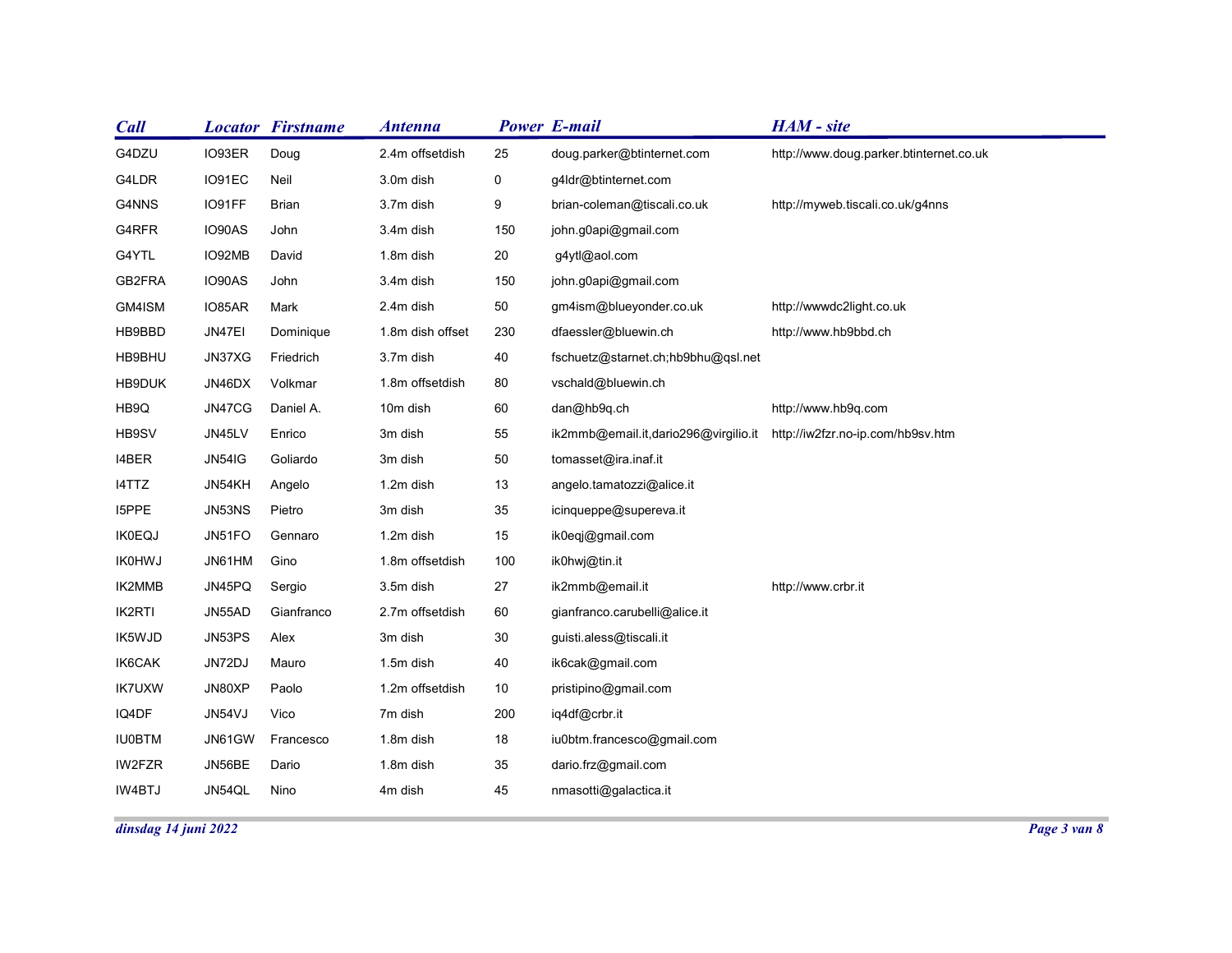| <b>Power E-mail</b><br>HAM - site<br><b>Locator Firstname</b><br><b>Antenna</b><br>JN54FB<br>2m dish<br>40<br>andrea@caen.it<br>Andrea<br>JN55FN<br>3m dish<br>$20\,$<br>terade@libero.it<br>Adelio<br>JN54LP<br>Roberto<br>30<br>robetti63gmail.com<br>1.2m dish<br>QM05AV<br>Mitsuo<br>2.4m dish<br>100<br>ja1wqf@d5.dion.ne.jp<br>PM65NM Yoshiro<br>2.4m offsetdish<br>40<br>ja4blc@web-sanin.co.jp<br>$\ddot{\phantom{0}}$<br>2.4m dish<br>20<br>$70\,$<br>5m dish<br>PM53FH<br>Hisao<br>htk3138ja6xed@kumin.ne.jp<br>PM97WM Hiroshi<br>$16\,$<br>4m dish<br>45<br>QN02QX Mikio<br>4.5m dish<br>sgl01011@nifty.com<br>3m dish<br>50<br>ana11142@nifty.com<br>QN03<br>Michinori<br>PM74UX<br>50<br>Yoshitaka<br>6m dish<br>jf3huc@mbox.kyoto-inet.or.jp<br>Masa<br>1.2m dish<br>$\overline{2}$<br>jh7opt@jarl.com<br>QM07DI<br>FN20QG<br>Allen<br>28ft dish<br>75<br>alkatz@tcnj.edu;a.katz@ieee.org<br>EM13UF<br>Gerald<br>300<br>texasrf@aol.com<br>6.9m dish<br>DM03WT Doug<br>1m dish<br>40<br>drzarkof56@yahoo.com<br>DM12MQ Greg<br>2m dish offset<br>200<br>gbailey@mail.sdsu.edu<br>CM98AI<br>Richard<br>65<br>2.4m dish<br>rerhardt2@ix.netcom.com<br>EN71GG<br>Robert<br>4m dish<br>150<br>k9kfr@earthlink.net<br>EN34KW Carl<br>2.4m Dish<br>23<br>carlhasbargen@q.com<br>JO28XJ<br>2m dish<br>8<br>Jan<br>j-lustru@online.no |
|---------------------------------------------------------------------------------------------------------------------------------------------------------------------------------------------------------------------------------------------------------------------------------------------------------------------------------------------------------------------------------------------------------------------------------------------------------------------------------------------------------------------------------------------------------------------------------------------------------------------------------------------------------------------------------------------------------------------------------------------------------------------------------------------------------------------------------------------------------------------------------------------------------------------------------------------------------------------------------------------------------------------------------------------------------------------------------------------------------------------------------------------------------------------------------------------------------------------------------------------------------------------------------------------------------------------------------------------|
|                                                                                                                                                                                                                                                                                                                                                                                                                                                                                                                                                                                                                                                                                                                                                                                                                                                                                                                                                                                                                                                                                                                                                                                                                                                                                                                                             |
| Call<br>IW5BHY<br>IZ2DJP<br>IZ4BFA<br>JA1WQF<br>JA4BLC<br>JA6BLS<br>JA6XED<br>JA7BMB<br>JA8ERE<br>JA8IAD<br>JF3HUC<br>JH7OPT<br>K2UYH<br>K5GW<br>K6JEY<br>K6QPV<br>K6RE<br>K9KFR<br>KN0WS<br>LA3EQ                                                                                                                                                                                                                                                                                                                                                                                                                                                                                                                                                                                                                                                                                                                                                                                                                                                                                                                                                                                                                                                                                                                                          |
|                                                                                                                                                                                                                                                                                                                                                                                                                                                                                                                                                                                                                                                                                                                                                                                                                                                                                                                                                                                                                                                                                                                                                                                                                                                                                                                                             |
|                                                                                                                                                                                                                                                                                                                                                                                                                                                                                                                                                                                                                                                                                                                                                                                                                                                                                                                                                                                                                                                                                                                                                                                                                                                                                                                                             |
|                                                                                                                                                                                                                                                                                                                                                                                                                                                                                                                                                                                                                                                                                                                                                                                                                                                                                                                                                                                                                                                                                                                                                                                                                                                                                                                                             |
|                                                                                                                                                                                                                                                                                                                                                                                                                                                                                                                                                                                                                                                                                                                                                                                                                                                                                                                                                                                                                                                                                                                                                                                                                                                                                                                                             |
|                                                                                                                                                                                                                                                                                                                                                                                                                                                                                                                                                                                                                                                                                                                                                                                                                                                                                                                                                                                                                                                                                                                                                                                                                                                                                                                                             |
|                                                                                                                                                                                                                                                                                                                                                                                                                                                                                                                                                                                                                                                                                                                                                                                                                                                                                                                                                                                                                                                                                                                                                                                                                                                                                                                                             |
|                                                                                                                                                                                                                                                                                                                                                                                                                                                                                                                                                                                                                                                                                                                                                                                                                                                                                                                                                                                                                                                                                                                                                                                                                                                                                                                                             |
|                                                                                                                                                                                                                                                                                                                                                                                                                                                                                                                                                                                                                                                                                                                                                                                                                                                                                                                                                                                                                                                                                                                                                                                                                                                                                                                                             |
|                                                                                                                                                                                                                                                                                                                                                                                                                                                                                                                                                                                                                                                                                                                                                                                                                                                                                                                                                                                                                                                                                                                                                                                                                                                                                                                                             |
|                                                                                                                                                                                                                                                                                                                                                                                                                                                                                                                                                                                                                                                                                                                                                                                                                                                                                                                                                                                                                                                                                                                                                                                                                                                                                                                                             |
|                                                                                                                                                                                                                                                                                                                                                                                                                                                                                                                                                                                                                                                                                                                                                                                                                                                                                                                                                                                                                                                                                                                                                                                                                                                                                                                                             |
|                                                                                                                                                                                                                                                                                                                                                                                                                                                                                                                                                                                                                                                                                                                                                                                                                                                                                                                                                                                                                                                                                                                                                                                                                                                                                                                                             |
|                                                                                                                                                                                                                                                                                                                                                                                                                                                                                                                                                                                                                                                                                                                                                                                                                                                                                                                                                                                                                                                                                                                                                                                                                                                                                                                                             |
|                                                                                                                                                                                                                                                                                                                                                                                                                                                                                                                                                                                                                                                                                                                                                                                                                                                                                                                                                                                                                                                                                                                                                                                                                                                                                                                                             |
|                                                                                                                                                                                                                                                                                                                                                                                                                                                                                                                                                                                                                                                                                                                                                                                                                                                                                                                                                                                                                                                                                                                                                                                                                                                                                                                                             |
|                                                                                                                                                                                                                                                                                                                                                                                                                                                                                                                                                                                                                                                                                                                                                                                                                                                                                                                                                                                                                                                                                                                                                                                                                                                                                                                                             |
|                                                                                                                                                                                                                                                                                                                                                                                                                                                                                                                                                                                                                                                                                                                                                                                                                                                                                                                                                                                                                                                                                                                                                                                                                                                                                                                                             |
|                                                                                                                                                                                                                                                                                                                                                                                                                                                                                                                                                                                                                                                                                                                                                                                                                                                                                                                                                                                                                                                                                                                                                                                                                                                                                                                                             |
|                                                                                                                                                                                                                                                                                                                                                                                                                                                                                                                                                                                                                                                                                                                                                                                                                                                                                                                                                                                                                                                                                                                                                                                                                                                                                                                                             |
|                                                                                                                                                                                                                                                                                                                                                                                                                                                                                                                                                                                                                                                                                                                                                                                                                                                                                                                                                                                                                                                                                                                                                                                                                                                                                                                                             |
|                                                                                                                                                                                                                                                                                                                                                                                                                                                                                                                                                                                                                                                                                                                                                                                                                                                                                                                                                                                                                                                                                                                                                                                                                                                                                                                                             |
|                                                                                                                                                                                                                                                                                                                                                                                                                                                                                                                                                                                                                                                                                                                                                                                                                                                                                                                                                                                                                                                                                                                                                                                                                                                                                                                                             |
|                                                                                                                                                                                                                                                                                                                                                                                                                                                                                                                                                                                                                                                                                                                                                                                                                                                                                                                                                                                                                                                                                                                                                                                                                                                                                                                                             |
|                                                                                                                                                                                                                                                                                                                                                                                                                                                                                                                                                                                                                                                                                                                                                                                                                                                                                                                                                                                                                                                                                                                                                                                                                                                                                                                                             |
| http://www.la8lf.com<br>LA8LF<br>JO59BS<br>Anders<br>4.6m dish<br>250<br>anders@la8lf.com                                                                                                                                                                                                                                                                                                                                                                                                                                                                                                                                                                                                                                                                                                                                                                                                                                                                                                                                                                                                                                                                                                                                                                                                                                                   |
| GF05RL<br>LU8ENU<br>Juan<br>25<br>https://sites.google.com/site/lu8enu/Home<br>2.4m dish<br>lu8enu@gmail.com                                                                                                                                                                                                                                                                                                                                                                                                                                                                                                                                                                                                                                                                                                                                                                                                                                                                                                                                                                                                                                                                                                                                                                                                                                |
| Willy<br>3m dish<br>110<br><b>JN29CO</b><br>wbauer@pt.lu<br>http://www.lx1db.com<br>LX1DB                                                                                                                                                                                                                                                                                                                                                                                                                                                                                                                                                                                                                                                                                                                                                                                                                                                                                                                                                                                                                                                                                                                                                                                                                                                   |
| KN22TK<br>LZ1DX<br>Ned<br>2.4m dish<br>21<br>lz1dx@lz1dx.org                                                                                                                                                                                                                                                                                                                                                                                                                                                                                                                                                                                                                                                                                                                                                                                                                                                                                                                                                                                                                                                                                                                                                                                                                                                                                |
| LZ4OC<br>KN33KG<br>Sasho<br>2.35m dish<br>15<br>lz4oc@abv.bg                                                                                                                                                                                                                                                                                                                                                                                                                                                                                                                                                                                                                                                                                                                                                                                                                                                                                                                                                                                                                                                                                                                                                                                                                                                                                |
| <b>MOEYT</b><br>IO80XS<br>Paul<br>2.4m offset dish<br>28<br>pjm@uhf-satcom.com                                                                                                                                                                                                                                                                                                                                                                                                                                                                                                                                                                                                                                                                                                                                                                                                                                                                                                                                                                                                                                                                                                                                                                                                                                                              |
| Page 4 van 8<br>dinsdag 14 juni 2022                                                                                                                                                                                                                                                                                                                                                                                                                                                                                                                                                                                                                                                                                                                                                                                                                                                                                                                                                                                                                                                                                                                                                                                                                                                                                                        |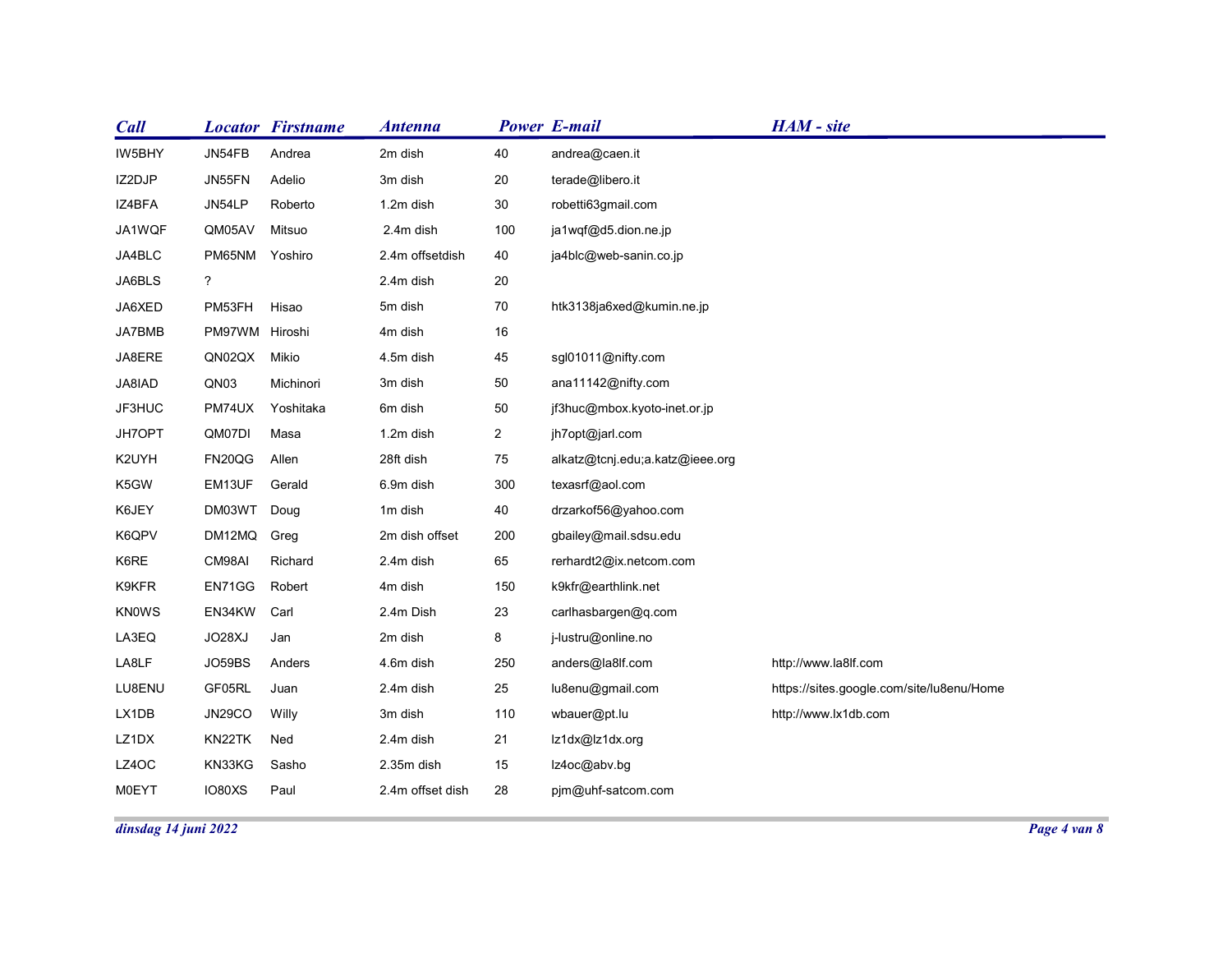| Call                               |                  |                          |                 |             |                                   |                       |  |
|------------------------------------|------------------|--------------------------|-----------------|-------------|-----------------------------------|-----------------------|--|
|                                    |                  |                          |                 |             |                                   |                       |  |
|                                    |                  | <b>Locator Firstname</b> | <b>Antenna</b>  |             | <b>Power E-mail</b>               | HAM - site            |  |
| N4MW<br>N4PZ                       | FM17KN<br>EN52GB | Dave<br>Steve            | 2.4m dish       | 8<br>16     | n4mw@msn.com<br>n4pz@live.com     |                       |  |
| N6RMJ                              | DM25RE           | Pat                      | 4ft dish        | 28          | n6rmj@sbcglobal.net               |                       |  |
| OE2IGL                             | JN67MT           | Gerald                   | 0.85m dish      | 14          | gerald.ihninger@inode.at          |                       |  |
| OE4WOG                             | JN87HT           | Wolfgang                 | 1.8m dish       | 50          | oe4wog@oevsv.at                   |                       |  |
| OE5VRL                             | JN78DK           | Rudi                     | 3m dish         | 20          | rudi.wakolbinger@aon.net          |                       |  |
| OE9ERC                             | JN47VL           | Erich                    | 4m dish         | 50          | erich@oe9erc.com                  | http://www.oe9erc.com |  |
| OH1LRY                             | KP11AE           | Janne                    | 3.5m dish       | $\mathbf 0$ |                                   |                       |  |
| OH2AXH                             | KP20OK           | Pertti                   | 4.5m dish       | 28          |                                   |                       |  |
| OH <sub>2</sub> D <sub>G</sub>     | KP30CK           | Eino                     | 4m dish         | 40          | metsamakieino@gmail.com           |                       |  |
| OK1CA                              | JO70GM           | Franta                   | 4.2m dish       | 25          | fr.strihavka@seznam.cz            |                       |  |
| OK1DFC                             | JN79FW           | Zdenek                   | 2.6m dish       | $50\,$      | ok1dfc@seznam.cz                  | http://www.ok1dfc.com |  |
| OK1KIR                             | JN79DW           | Antonin                  | 4.5m dish       | $50\,$      | vladimir.masek@volny.cz           |                       |  |
| OK2AQ                              | JN89EU           | Mirek                    | 1.8m dish       | 42          | mirek@kasals.com                  |                       |  |
| OK2ULQ                             | JN99CN           | Petr                     | 3.7m Dish       | 22          | ok2ulq@sezam.cz                   |                       |  |
| OK7RA                              | JO60QC           | Jirka                    | 2.3m Dish       | $50\,$      |                                   |                       |  |
| ON4BHM                             | JO21BE           | Guy                      | 3.7m dish       | 300         | on4bhm@telenet.be                 |                       |  |
| ON5TA                              | <b>JO20ES</b>    | Eric                     | 1.8m dish       | 13          | eric.vanoffelen@gmail.com         |                       |  |
| ON7FLY                             | JO10LT           | Ronald                   | 4m dish         | 300         | ronald@rts.be                     |                       |  |
| OZ1FF                              | JO45BO           | Kjeld                    | 2.4m offsetdish | 50          | kjeld@oz1f.dk                     |                       |  |
| OZ1LPR                             | JO44UW           | Peter                    | 2.4m offsetdish | 350         | oz1lpr@mail.dk                    | http://www.oz1lpr.dk  |  |
| OZ6OL                              | JO65DJ           | Hans Joerg               | 2.4m dish       | 22          | oz6ol@get2net.dk                  |                       |  |
| <b>PA0BAT</b>                      | JO31FX           | Gerard                   | 3.7m dish       | 60          | pa0bat@amsat.org;geesi005@planet. |                       |  |
|                                    | JO22DC           | Harke                    | 1.1m dish       | $30\,$      | pa0hrk@gmail.com                  |                       |  |
| <b>PA0HRK</b>                      |                  | Jan                      | 3m dish         | 40          | info@pa0ply.nl                    | http://www.pa0ply.nl  |  |
| <b>PA0PLY</b><br>PA100THALE JO31FX | JO32LR           | Gerard                   | 3.7m dish       | 60          | pa0bat@amsat.org;geesi005@planet. |                       |  |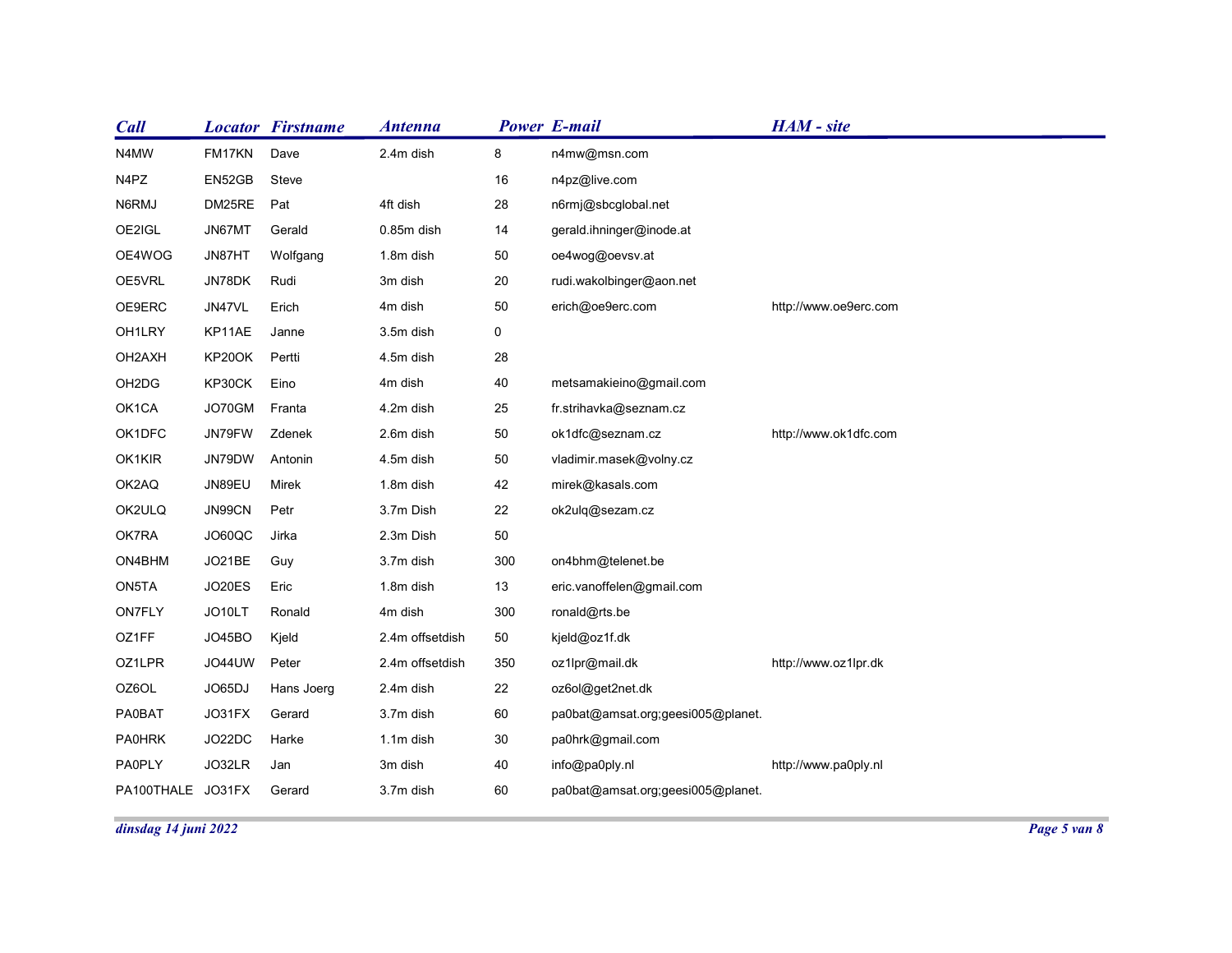| <b>Call</b> |                      | <b>Locator Firstname</b> | <b>Antenna</b>  |                | <b>Power E-mail</b>               | HAM - site                     |  |
|-------------|----------------------|--------------------------|-----------------|----------------|-----------------------------------|--------------------------------|--|
| PA3CSG      | JO21WD               | Geert H.M.               | 3m dish         | 60             | geert.st@gmail.com                | http://www.pa3csg.hoeplakee.nl |  |
| PA3DZL      | JO21LS               | Jac                      | 4.5m dish       | 60             | PA3DZL@icloud.com                 |                                |  |
| PA7JB       | JO22MD               | John                     | 2.4m offsetdish | 50             | pa7jb@ziggo.nl                    |                                |  |
| PY2BS       | GG66PJ               | <b>Bruce</b>             | 3.7m dish       | 50             | bruce@zirok.com                   |                                |  |
| R3YA        | KO72                 | Al                       | 2m dish         | $\mathbf 0$    | r3ya@bk.ru                        |                                |  |
| RA3AQ       | KO85JE               | Dimitry                  | 2.4m dish       | 11             | ra3aq@vhfdx.ru                    |                                |  |
| RA3EC       | KO82PT               | Anatoly                  | 3m dish         | $\mathbf 0$    | ra3ec@inbox.ru                    |                                |  |
| RA3EME      | KO72PI               | Alex                     | 2.0m dish       | 200            | ra3eme@mail.ru                    |                                |  |
| RK3T        | LO61QW Nick          |                          | 1.4m dish       | 700            | rk3t@mail.ru                      |                                |  |
| RN3ARU      | KO86OA               | Alex                     | dish            | $10\,$         | rn3aru@mail.ru                    |                                |  |
| S57NML      | JN76OD               | Andrej                   | 1.8m dish       | 40             | amedved@gmail.com                 |                                |  |
| S57RA       | JN75AP               | Pavel                    | 3m dish         | 300            | s57ra@hamradio.si                 |                                |  |
| SA6BUN      | JO78CP               | Michael                  | 3m dish         | 75             | sa6bun@gmail.com                  |                                |  |
| SM4DHN      | JP60VD               | Lars-Berti               | 6m dish         | 400            | sm4dhn@labetech.se                |                                |  |
| SM6CKU      | JO67CK               | Bengt-Arne               | 4m dish         | $13$           | sm6cku@jockert.se                 |                                |  |
| SM7FWZ      | JO77EQ               | Ronny                    | 4m dish         | $25\,$         | sm0fwz@yahoo.com                  |                                |  |
| SP2HMR      | JO94FK               | Marcel                   | 3m dish         | 60             | m@e.pl                            |                                |  |
| SP3DRT      | JO91CQ               | Stan                     | 3m dish         | $25\,$         | sp3drt@onet.eu                    |                                |  |
| SP3XBO      | JO81XR               | Marek                    | 3.6m dish       | $\mathbf 0$    | sp3xbo@op.pl                      |                                |  |
| SP6JLW      | JO80JK               | Andrzej                  | 4m dish         | 400            | sp6jlw@wp.pl                      |                                |  |
| SP7JSG      | KO01BW Stan          |                          | 4m dish         | $25\,$         | sp6gwb@netgate.com.pl             |                                |  |
| SQ7D        | JO91UT               | Matt                     | 3.7m dish       | 17             | sq7dqx@poczta.onet.pl             |                                |  |
| SV3AAF      | KM17KO               | Petros                   | 3.9m dish       | $20\,$         | pgiog@rocketmail.com; sv3aaf@yaho |                                |  |
| SV8CS       | KM07JS               | Spiros                   | 0.4m dish       | $\overline{a}$ | sv8cs@otenet.gr                   |                                |  |
| TM8PB       | IN88FS               | Guy                      | 13.5m dish      | 30             | f2ct@wanadoo.fr                   |                                |  |
| UA3TCF      | LO26IU               | Alexandr                 | 3m dish         | 15             | ua3tcf@mail.ru                    |                                |  |
|             | dinsdag 14 juni 2022 |                          |                 |                |                                   |                                |  |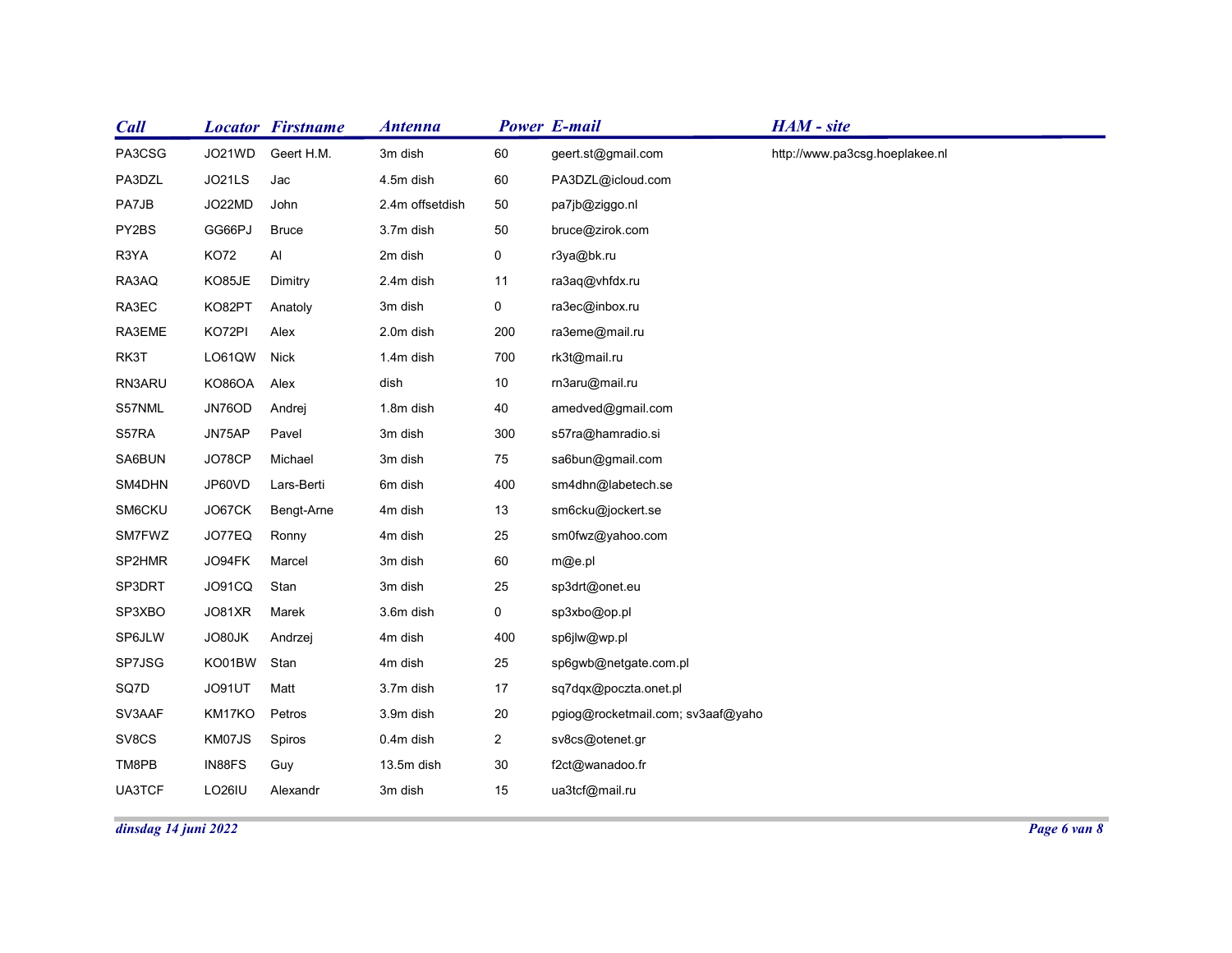| HAM - site<br><b>Locator Firstname</b><br><b>Power E-mail</b><br><b>Antenna</b><br>Victor<br>LO21FD<br>2.5m dish<br>15<br>ua4aav@mail.ru<br>KO72PI<br>2m dish<br>100<br>rk3wwf@mail.ru<br>Alexander<br>MN69JM<br>Nikolai<br>un6pd@inbox.ru<br>3m dish<br>25<br>KN68NT<br>2.8m dish<br>16<br>temmi4@ukr.net<br>Artem<br>KN69OB<br>1.8m dish<br>30<br>wsanotsock@gmail.com<br>Anton<br>KO70WK Sergej<br>2.4m offsetdish<br>20<br>ur5lx@ukr.net<br>http://www.ur5lx.vhf-dx.net<br>50<br>KN18DO<br>3.7m dish<br>uz5dz@mail.ru; ut5dl@ukr.net<br>Vlad<br>KN67QV<br>1.8m offsetdish<br>20<br>logval@hotmail.com<br>Valentin<br>KN18DO<br>3.7m dish<br>50<br>vlad.dovbaka@gmail.com<br>Vlad<br>50<br>ve4ma@shaw.ca<br>2.4m offsetdish<br>EN19LU<br>Barry<br>DO33GS<br>20<br>Grant<br>ve6ta@clearwave.ca<br>5.5m dish<br>Charlie<br>3.7m dish<br>100<br>ibnkarim@bigpond.net.au<br>http://www.vk3nx.com<br>QF21CT<br>QF22ND<br>3m dish<br>$50\,$<br>http://www.users.bigpond.com/alandevlin/index.html<br>Alan<br>alandevlin@bigpond.com<br>QG62NI<br>Roland<br>1.2m Dish<br>vk4fb@wia.org.au<br>$\mathbf 0$<br>PF94KX<br>Bernd<br>8<br>3.6m dish<br>PF95IM<br>$30\,$<br>David<br>1.8m dish<br>david@vk5kk.com<br>PF94GV<br>John<br>$30\,$<br>1.1m dish<br>powerjwp@gmail.com<br>QF78XC<br>Keith<br>0.77/1.2m dish<br>45<br>keith@vk6eme<br>QE37PC Rex<br>50<br>0.76m dish<br>rmoncur@bigpond.net.au<br>QE37QH<br>Richard<br>20<br>1.8m dish<br>vk7zbx@gmail.com<br>FN20NH<br>Paul<br>12<br>w2hro.fn20@gmail.com<br>2.4m dish<br>FN10WH Roger<br>175<br>https://w3sz.com<br>2.6m dish<br>w3sz@comcast.net<br>3m dish<br>$25\,$<br>FM18IP<br>Jack<br>jomara@erols.com<br>EM85MM Dale<br>$\mathbf 0$<br>3.7m dish<br>parinc1@frontier.com<br>EM13QC AI<br>5m dish<br>100<br>w5lua@sbcglobal.net |             |              |           |        |  |
|---------------------------------------------------------------------------------------------------------------------------------------------------------------------------------------------------------------------------------------------------------------------------------------------------------------------------------------------------------------------------------------------------------------------------------------------------------------------------------------------------------------------------------------------------------------------------------------------------------------------------------------------------------------------------------------------------------------------------------------------------------------------------------------------------------------------------------------------------------------------------------------------------------------------------------------------------------------------------------------------------------------------------------------------------------------------------------------------------------------------------------------------------------------------------------------------------------------------------------------------------------------------------------------------------------------------------------------------------------------------------------------------------------------------------------------------------------------------------------------------------------------------------------------------------------------------------------------------------------------------------------------------------------------------------------------------------------------------------------------------------------------------------------------|-------------|--------------|-----------|--------|--|
|                                                                                                                                                                                                                                                                                                                                                                                                                                                                                                                                                                                                                                                                                                                                                                                                                                                                                                                                                                                                                                                                                                                                                                                                                                                                                                                                                                                                                                                                                                                                                                                                                                                                                                                                                                                       |             |              |           |        |  |
|                                                                                                                                                                                                                                                                                                                                                                                                                                                                                                                                                                                                                                                                                                                                                                                                                                                                                                                                                                                                                                                                                                                                                                                                                                                                                                                                                                                                                                                                                                                                                                                                                                                                                                                                                                                       |             |              |           |        |  |
|                                                                                                                                                                                                                                                                                                                                                                                                                                                                                                                                                                                                                                                                                                                                                                                                                                                                                                                                                                                                                                                                                                                                                                                                                                                                                                                                                                                                                                                                                                                                                                                                                                                                                                                                                                                       |             |              |           |        |  |
| VE6TA<br>VK3NX                                                                                                                                                                                                                                                                                                                                                                                                                                                                                                                                                                                                                                                                                                                                                                                                                                                                                                                                                                                                                                                                                                                                                                                                                                                                                                                                                                                                                                                                                                                                                                                                                                                                                                                                                                        |             |              |           |        |  |
|                                                                                                                                                                                                                                                                                                                                                                                                                                                                                                                                                                                                                                                                                                                                                                                                                                                                                                                                                                                                                                                                                                                                                                                                                                                                                                                                                                                                                                                                                                                                                                                                                                                                                                                                                                                       |             |              |           |        |  |
|                                                                                                                                                                                                                                                                                                                                                                                                                                                                                                                                                                                                                                                                                                                                                                                                                                                                                                                                                                                                                                                                                                                                                                                                                                                                                                                                                                                                                                                                                                                                                                                                                                                                                                                                                                                       |             |              |           |        |  |
| VE4MA<br>VK3XPD<br>VK4FB<br>VK5ABN<br>VK5KK<br>VK5OI<br>VK6EME<br>VK7MO<br>VK7ZBX<br>W6YFK                                                                                                                                                                                                                                                                                                                                                                                                                                                                                                                                                                                                                                                                                                                                                                                                                                                                                                                                                                                                                                                                                                                                                                                                                                                                                                                                                                                                                                                                                                                                                                                                                                                                                            | <b>Call</b> |              |           |        |  |
| UA5Y<br>UN6PD<br>UR3VKC<br>UR3VKE                                                                                                                                                                                                                                                                                                                                                                                                                                                                                                                                                                                                                                                                                                                                                                                                                                                                                                                                                                                                                                                                                                                                                                                                                                                                                                                                                                                                                                                                                                                                                                                                                                                                                                                                                     | UA4AAV      |              |           |        |  |
|                                                                                                                                                                                                                                                                                                                                                                                                                                                                                                                                                                                                                                                                                                                                                                                                                                                                                                                                                                                                                                                                                                                                                                                                                                                                                                                                                                                                                                                                                                                                                                                                                                                                                                                                                                                       |             |              |           |        |  |
|                                                                                                                                                                                                                                                                                                                                                                                                                                                                                                                                                                                                                                                                                                                                                                                                                                                                                                                                                                                                                                                                                                                                                                                                                                                                                                                                                                                                                                                                                                                                                                                                                                                                                                                                                                                       |             |              |           |        |  |
| UR5LX<br>UR7D<br>UT2EM<br>UZ5DZ<br>W2HRO<br>W3SZ<br>W4AD<br>W4OP<br>W5LUA                                                                                                                                                                                                                                                                                                                                                                                                                                                                                                                                                                                                                                                                                                                                                                                                                                                                                                                                                                                                                                                                                                                                                                                                                                                                                                                                                                                                                                                                                                                                                                                                                                                                                                             |             |              |           |        |  |
|                                                                                                                                                                                                                                                                                                                                                                                                                                                                                                                                                                                                                                                                                                                                                                                                                                                                                                                                                                                                                                                                                                                                                                                                                                                                                                                                                                                                                                                                                                                                                                                                                                                                                                                                                                                       |             |              |           |        |  |
|                                                                                                                                                                                                                                                                                                                                                                                                                                                                                                                                                                                                                                                                                                                                                                                                                                                                                                                                                                                                                                                                                                                                                                                                                                                                                                                                                                                                                                                                                                                                                                                                                                                                                                                                                                                       |             |              |           |        |  |
|                                                                                                                                                                                                                                                                                                                                                                                                                                                                                                                                                                                                                                                                                                                                                                                                                                                                                                                                                                                                                                                                                                                                                                                                                                                                                                                                                                                                                                                                                                                                                                                                                                                                                                                                                                                       |             |              |           |        |  |
|                                                                                                                                                                                                                                                                                                                                                                                                                                                                                                                                                                                                                                                                                                                                                                                                                                                                                                                                                                                                                                                                                                                                                                                                                                                                                                                                                                                                                                                                                                                                                                                                                                                                                                                                                                                       |             |              |           |        |  |
|                                                                                                                                                                                                                                                                                                                                                                                                                                                                                                                                                                                                                                                                                                                                                                                                                                                                                                                                                                                                                                                                                                                                                                                                                                                                                                                                                                                                                                                                                                                                                                                                                                                                                                                                                                                       |             |              |           |        |  |
|                                                                                                                                                                                                                                                                                                                                                                                                                                                                                                                                                                                                                                                                                                                                                                                                                                                                                                                                                                                                                                                                                                                                                                                                                                                                                                                                                                                                                                                                                                                                                                                                                                                                                                                                                                                       |             |              |           |        |  |
|                                                                                                                                                                                                                                                                                                                                                                                                                                                                                                                                                                                                                                                                                                                                                                                                                                                                                                                                                                                                                                                                                                                                                                                                                                                                                                                                                                                                                                                                                                                                                                                                                                                                                                                                                                                       |             |              |           |        |  |
|                                                                                                                                                                                                                                                                                                                                                                                                                                                                                                                                                                                                                                                                                                                                                                                                                                                                                                                                                                                                                                                                                                                                                                                                                                                                                                                                                                                                                                                                                                                                                                                                                                                                                                                                                                                       |             |              |           |        |  |
|                                                                                                                                                                                                                                                                                                                                                                                                                                                                                                                                                                                                                                                                                                                                                                                                                                                                                                                                                                                                                                                                                                                                                                                                                                                                                                                                                                                                                                                                                                                                                                                                                                                                                                                                                                                       |             |              |           |        |  |
|                                                                                                                                                                                                                                                                                                                                                                                                                                                                                                                                                                                                                                                                                                                                                                                                                                                                                                                                                                                                                                                                                                                                                                                                                                                                                                                                                                                                                                                                                                                                                                                                                                                                                                                                                                                       |             |              |           |        |  |
|                                                                                                                                                                                                                                                                                                                                                                                                                                                                                                                                                                                                                                                                                                                                                                                                                                                                                                                                                                                                                                                                                                                                                                                                                                                                                                                                                                                                                                                                                                                                                                                                                                                                                                                                                                                       |             |              |           |        |  |
|                                                                                                                                                                                                                                                                                                                                                                                                                                                                                                                                                                                                                                                                                                                                                                                                                                                                                                                                                                                                                                                                                                                                                                                                                                                                                                                                                                                                                                                                                                                                                                                                                                                                                                                                                                                       |             |              |           |        |  |
|                                                                                                                                                                                                                                                                                                                                                                                                                                                                                                                                                                                                                                                                                                                                                                                                                                                                                                                                                                                                                                                                                                                                                                                                                                                                                                                                                                                                                                                                                                                                                                                                                                                                                                                                                                                       |             |              |           |        |  |
|                                                                                                                                                                                                                                                                                                                                                                                                                                                                                                                                                                                                                                                                                                                                                                                                                                                                                                                                                                                                                                                                                                                                                                                                                                                                                                                                                                                                                                                                                                                                                                                                                                                                                                                                                                                       |             |              |           |        |  |
|                                                                                                                                                                                                                                                                                                                                                                                                                                                                                                                                                                                                                                                                                                                                                                                                                                                                                                                                                                                                                                                                                                                                                                                                                                                                                                                                                                                                                                                                                                                                                                                                                                                                                                                                                                                       |             |              |           |        |  |
|                                                                                                                                                                                                                                                                                                                                                                                                                                                                                                                                                                                                                                                                                                                                                                                                                                                                                                                                                                                                                                                                                                                                                                                                                                                                                                                                                                                                                                                                                                                                                                                                                                                                                                                                                                                       |             |              |           |        |  |
|                                                                                                                                                                                                                                                                                                                                                                                                                                                                                                                                                                                                                                                                                                                                                                                                                                                                                                                                                                                                                                                                                                                                                                                                                                                                                                                                                                                                                                                                                                                                                                                                                                                                                                                                                                                       |             |              |           |        |  |
|                                                                                                                                                                                                                                                                                                                                                                                                                                                                                                                                                                                                                                                                                                                                                                                                                                                                                                                                                                                                                                                                                                                                                                                                                                                                                                                                                                                                                                                                                                                                                                                                                                                                                                                                                                                       |             |              |           |        |  |
|                                                                                                                                                                                                                                                                                                                                                                                                                                                                                                                                                                                                                                                                                                                                                                                                                                                                                                                                                                                                                                                                                                                                                                                                                                                                                                                                                                                                                                                                                                                                                                                                                                                                                                                                                                                       |             |              |           |        |  |
|                                                                                                                                                                                                                                                                                                                                                                                                                                                                                                                                                                                                                                                                                                                                                                                                                                                                                                                                                                                                                                                                                                                                                                                                                                                                                                                                                                                                                                                                                                                                                                                                                                                                                                                                                                                       |             |              |           |        |  |
|                                                                                                                                                                                                                                                                                                                                                                                                                                                                                                                                                                                                                                                                                                                                                                                                                                                                                                                                                                                                                                                                                                                                                                                                                                                                                                                                                                                                                                                                                                                                                                                                                                                                                                                                                                                       |             | CM87WJ Steve | 2.5m dish | $50\,$ |  |
| Page 7 van 8<br>dinsdag 14 juni 2022                                                                                                                                                                                                                                                                                                                                                                                                                                                                                                                                                                                                                                                                                                                                                                                                                                                                                                                                                                                                                                                                                                                                                                                                                                                                                                                                                                                                                                                                                                                                                                                                                                                                                                                                                  |             |              |           |        |  |